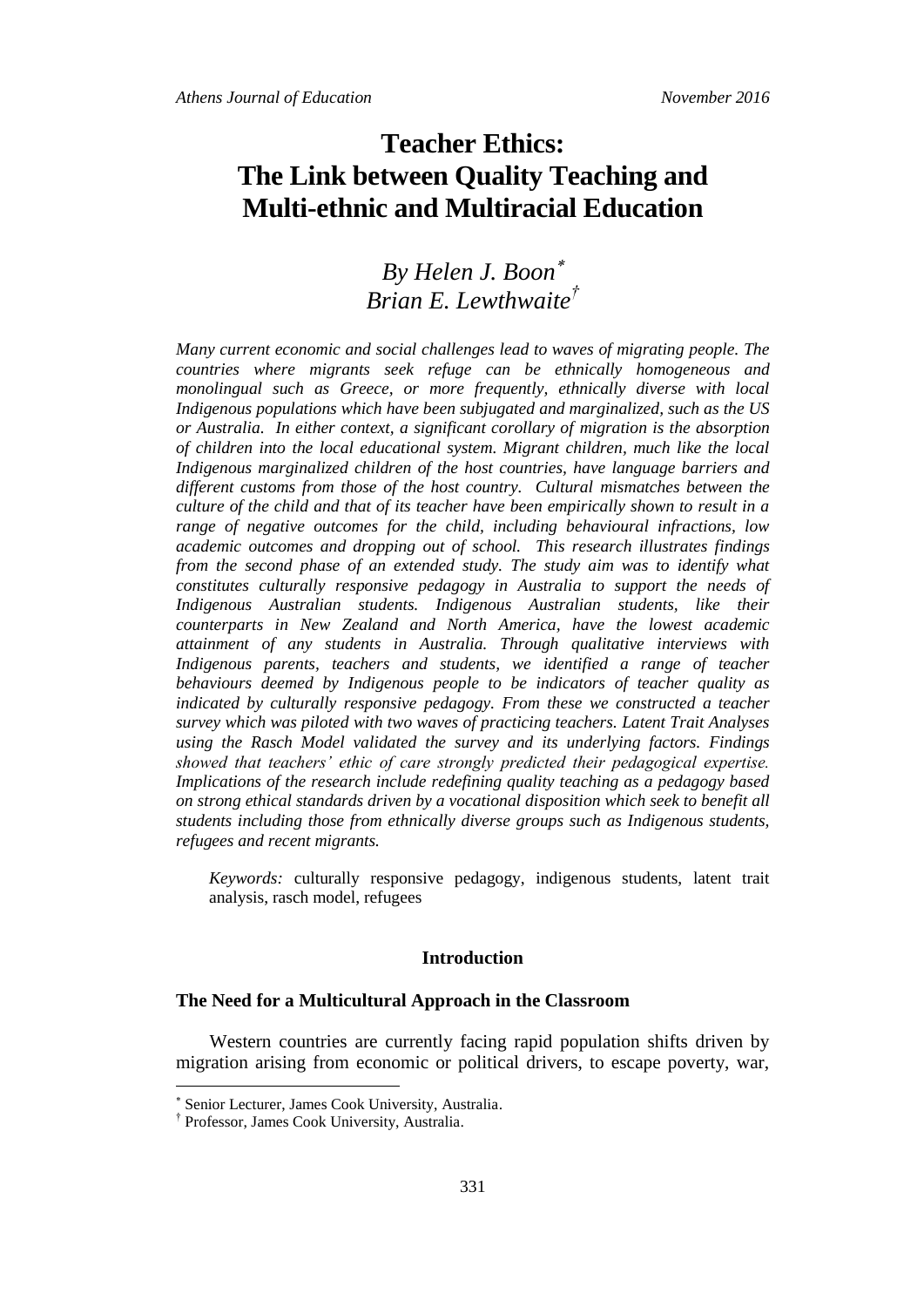oppression or persecution. Political changes, and the problems that are often associated with poor and authoritarian political governance, are driving waves of refugees all over the world in numbers rarely seen before. Furthermore it is predicted that due to climate change induced disasters climate refugees from developing countries will become an increasingly large proportion of migrants in the next few decades (King et al., 2014). As a case in point, Europe's population is fast changing as ethnic, racial, religious and economic diversity increases due to global economic forces and migration. In 2011, there were 33.3 million foreign citizens residing in the EU-27, representing 6.6% of the total population (Eurostat, 2012). The latest OECD report (2015) indicates that on average across OECD countries in 2012, 11% of 15-year-old students had an immigrant background. Around 55% of these students were secondgeneration immigrants while 45% were first-generation immigrants, that is both they and their parents were born abroad in a country other than the one where they took their PISA tests. In terms of the academic outcomes of these migrant students, the 2015 OECD report synthesised data which shows that in most countries immigrant students perform poorly; first generation immigrant students' outcomes are worse than those students without an immigrant background, and second generation immigrant students perform somewhere between the two.

The reasons for the poorer outcomes of immigrant students are complex, entangled with socioeconomic factors. Across OECD countries students who attend schools where the concentration of immigrants is high (i.e. where more than a quarter of students are immigrants) tend to perform worse than those in schools with no immigrant students. The OECD average for the observed difference between these two groups is 18 score points, but after accounting for the socio-economic status of the students and schools, the difference is more than halved, to 5 score points. However, Belgium and Greece are the only OECD countries with immigrant student populations of over 10%, where the performance gap is large both before and after accounting for socio-economic status (40 and 30 score points, respectively). Many immigrant students are subject to multiple sources of disadvantage since they live in households with fewer resources and worse living conditions than native students. Their parents are often poorly educated; but even when this is not the case, their qualifications may not be recognised in their host country or they may have to work in low-skill jobs because of poor language skills, lack of formal contacts in their host community and so on (OECD, 2015). Language barriers are another reason for poorer academic outcomes since, on average, 64% of first-generation immigrant students and 41% of second-generation immigrant students speak a language at home that is different from the language of instruction (OECD, 2015). This situation is mirrored also in Indigenous Australians where English can be a second or third language for them (Perso & Hayward, 2015). Language barriers are responsible for reading disadvantages even after the confounding factor of socioeconomic status has been portioned out. Among students of similar socio-economic status, those who do not speak the language of instruction at home perform at a lower level in reading than their problem solving skills would suggest. For example in Brazil, Portugal and Shanghai-China, the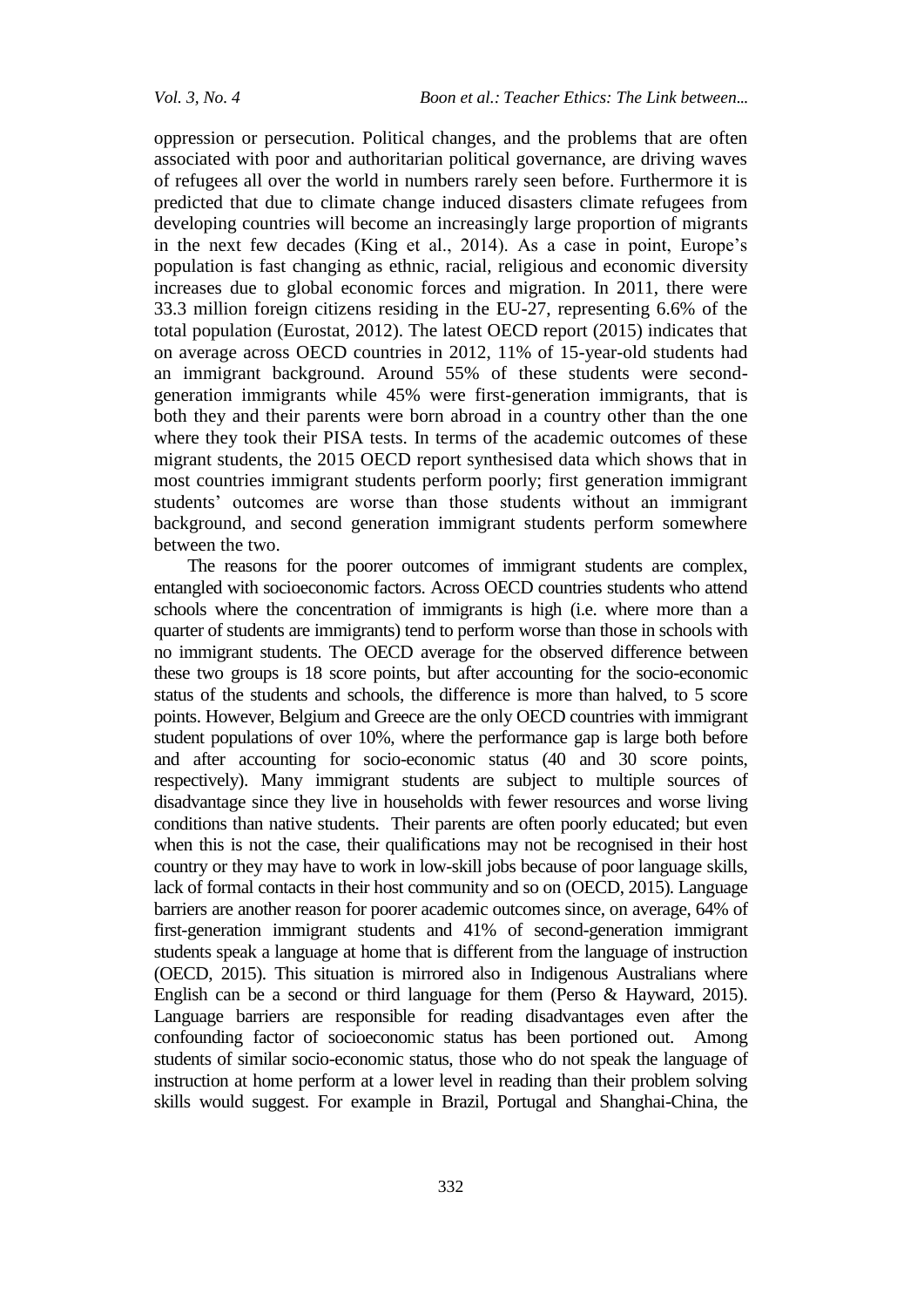performance disadvantage in reading compared to the potential these students show in the problem-solving assessment is larger than 50 score points – the equivalent of almost one-and-a-half years of instruction (OECD, 2015).

The immense diversity of cultures reflected in school classrooms means teachers face the challenge of teaching increasingly multiethnic and multiracial classes, where students might differ not only in their background knowledge, but also in the strategies they use to approach and solve problems. Teachers who are not fully aware of these differences, who "play down" cultural differences, preferring instead to argue about ability, are ill-equipped to build on their students' knowledge and experiences. Indeed, research shows that teachers, schools and the public in general, hold a deficit view towards immigrant students and their families (Civil, 2008), as well as to Indigenous students (Perso & Hayward, 2015). As a result, the focus is on what immigrant and Indigenous students cannot do or do not know, which mostly stems from not knowing the language of instruction. Little research documents experiences that centre on diversity and multiculturalism as a resource for learning (Civil, 2008). Indeed, many teachers recognise that handling cultural diversity in class is difficult and requires preparation in order for their pedagogies to be adapted successfully to educate all students (OECD, 2015). Teachers in several countries called for more professional development for teaching in multicultural or multiracial settings (OECD, 2015), particularly in countries like Italy and Spain, which recently saw rapid increases in the linguistic and cultural diversity in schools.

Research has shown that teachers have the potential to significantly influence student outcomes (Hattie, 2009). The influence that a teacher has is however, laden with messages that are perceived by recipient students at a level that is not overt but rather implied by teacher (in)action, which is often founded on low expectations (Rubie‐Davies, Hattie, & Hamilton, 2006). For example, Perso and Hayward (2015) argue that students from different cultures, including Indigenous students, feel that they are treated differently on the basis of their phenotypic characteristics. These impressions are based on teachers' low expectations of these students implicitly conveyed by behaviours such as giving those students busy work to do – copying or worksheets that do not demand problem solving or higher order thinking; making comments such as "these are really good results for these kids"; having posters around the classroom which do not include the Indigenous or the other cultural groups represented in the class; talking to students outside the classroom but not to Indigenous or those from other cultures, and so on. In addition, the behavioural sanctions often applied to Indigenous and other cultural groups, sanctions which are closely linked to underachievement and dropping out, have been connected strongly with the cultural mismatch between teacher and student (Gregory, Skiba, & Noguera, 2010). Certainly in Australia Indigenous students have for a very long time been achieving well below the level of other students and at the same time experience a consistently higher rate of disciplinary sanctions, suspension and expulsions (Perso & Hayward, 2015), reflecting similar trends to those observed in the United States (Gregory, Skiba, & Noguera, 2010). In all, international data indicates that students from minority ethnic groups in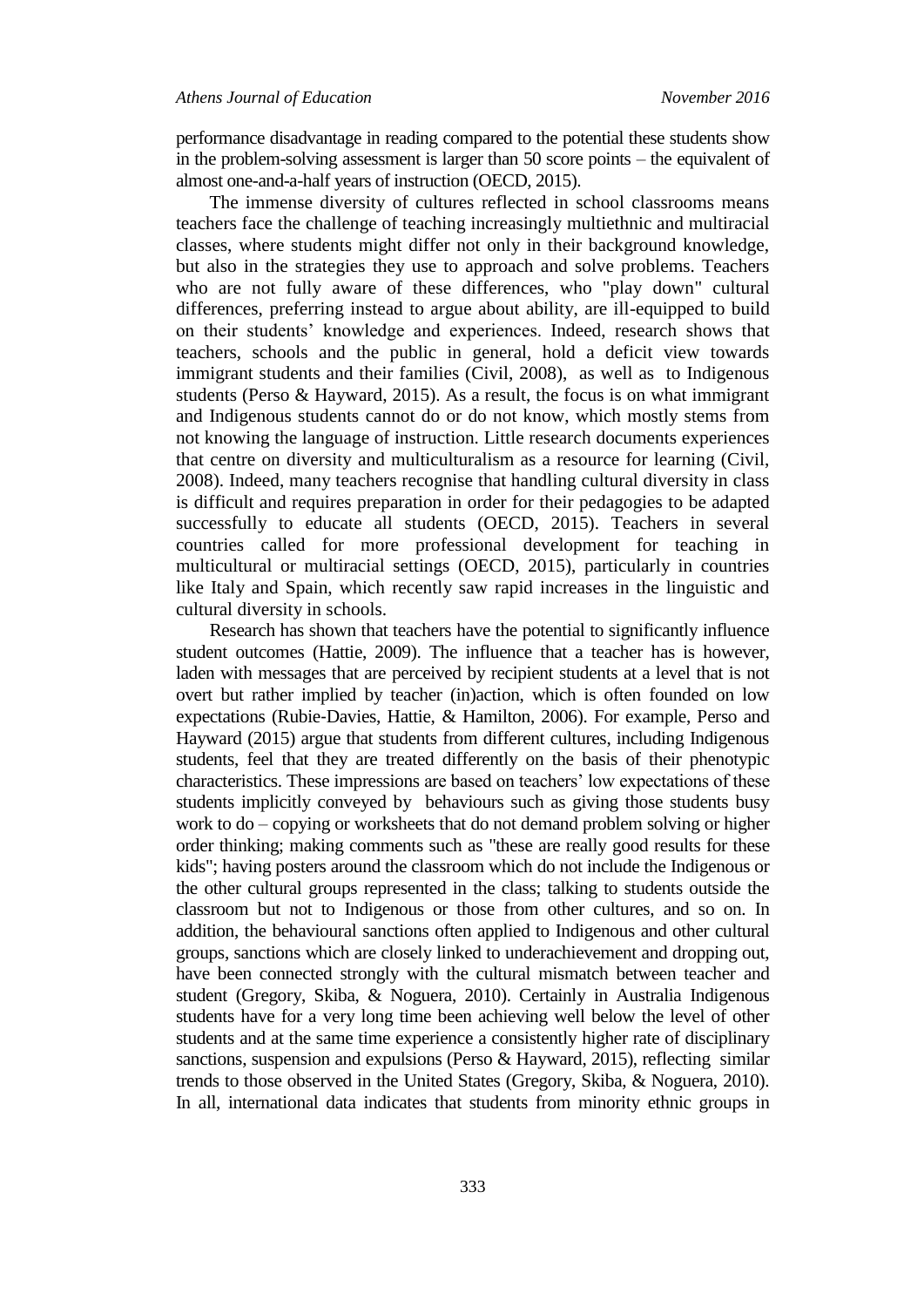OECD countries are not receiving quality teaching that caters to their needs.

#### **Quality Teaching**

Teacher quality and teaching quality are both characterised by pedagogy designed to maximise student learning by catering for individual's needs. Teaching has been found to be most effective when the cultural heritages, prior experience, and performance styles of students are incorporated into the instructional process (Banks, 2010; Ladson-Billings, 2009). But these dimensions are often ignored in the instructional process (Gay, 2010) and teaching continues along Eurocentric agendas. On the other hand factors that have been implicated in the less than optimum teaching for minority students, and their over selection for discipline include cultural mismatch, implicit bias, and low expectations in classrooms and schools (Gregory et al., 2010; Gay, 2010; Perso & Hayward, 2015).

In order to effectively modify their pedagogy to improve the learning of minority multiethnic students, teachers must understand and value the diversity that these children bring with them into classrooms. Incorporating a multicultural approach to the teaching and learning process requires the teacher to be aware of the cultural, ethnic, and in the case of Australia, New Zealand, Canada and the United States, the Indigenous practices of students, and then to use a range of those practices as the basis upon which to scaffold the learning of individual lessons and units of work as Vygotsky advocated decades ago (Vygotsky, 1978). As early as the 1930s culturally responsive pedagogy was central to Vygotsky's theory which advocated for the use of cultural tools for the facilitation of learning. This is differentiation which, in the case of Australian Indigenous students, might mean an emphasis on collaboration, cooperation and small-group organisation as the basis for forming learning structures within the classroom. Incorporating such pedagogies is important for Australian Indigenous students' achievement as they help advance their selfconcept as learners, a critical factor for their academic engagement (Purdie & McCrindle, 2004; Purdie et al., 2000). Critically too, in order for teachers to make such adjustments to their teaching, they must have an understanding of the way the dominant White culture defines acceptable processes of teaching and learning and their purpose and how it privileges those belonging to it (Acquah, 2015). Teachers must also have the dispositions and ethical orientations that place value on individuals of whatever colour or creed, demonstrated by a highly developed ethic of care (Snook, 2003).

#### **The Present Study**

#### **Aims and Methods**

In an effort to help teachers to improve their pedagogy for students from diverse backgrounds we focused on instruction processes and classroom dispositions that Australian Indigenous students and their parents endorsed as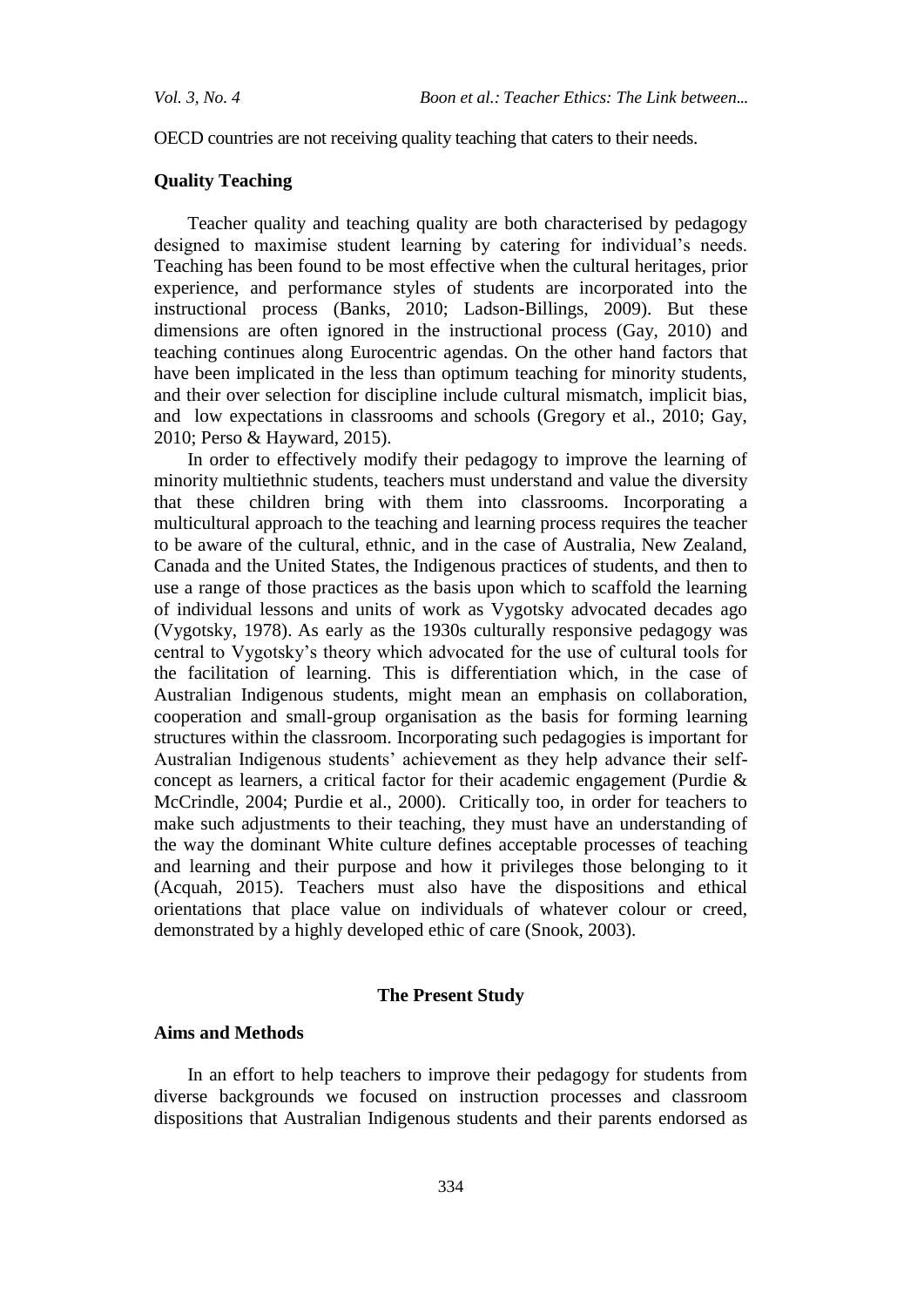being helpful for their learning. To that end we followed a two phase research protocol reported fully in Boon and Lewthwaite (2015), as a precursor to a third forthcoming intervention phase. We conducted interviews with 27 Indigenous parents, 43 grade 9-12 students and also with Indigenous teachers and a teacher administrator responsible for curriculum delivery and appropriate pedagogical practice for Indigenous students and gathered information about the specific classroom behaviours that typified quality teaching for Indigenous students. These behaviours were endorsed as being culturally sensitive and responsive to Indigenous students' cultural identity and ways of learning.

Extensive thematic analysis of the interviews led to the emergence of 7 categories of behaviour that describe qualitatively the pedagogical characteristics identified as being important for Indigenous learners (Table 1). Because of their focus on student needs and cultural sensitivity, we believe these behaviours will support learning for diverse student groups. We describe the pedagogy derived thus as Culturally Responsive Pedagogy (CRP) in line with other researchers (e.g., Gay, 2010).

| Category                                              | <b>Description and Examples</b>                                                                                                                                                                                                                                                                                           |  |  |  |  |  |
|-------------------------------------------------------|---------------------------------------------------------------------------------------------------------------------------------------------------------------------------------------------------------------------------------------------------------------------------------------------------------------------------|--|--|--|--|--|
| Ethic of care                                         | An ethic of care is the foundation for all teaching practices.<br>Teaching is characterised by respectful, positive and warm<br>interactions with students.                                                                                                                                                               |  |  |  |  |  |
| Cultural value                                        | Valuing students' cultural identity, showing respect for students'<br>home language and having cultural knowledge which is used to<br>scaffold children's learning.                                                                                                                                                       |  |  |  |  |  |
| Literacy teaching                                     | Literacy is explicitly taught from a foundation of spoken language.<br>Code switching between Aboriginal English and Standard<br>Australian English is explicitly taught. Reading strategies and<br>writing are focused upon and repeatedly modelled in context.                                                          |  |  |  |  |  |
| Explicit teaching<br>practices                        | Expectations of behaviour and achievement are clearly and<br>repeatedly communicated to students. The knowledge and skills<br>needed by students are explained and modelled in a variety of ways;<br>feedback is regularly offered.                                                                                       |  |  |  |  |  |
| Pedagogical expertise                                 | The teacher behaves as a learning facilitator; students are given<br>choices, open ended, experiential, group and outside activities from<br>which to learn. Visual imagery is used to prompt engagement and<br>support learning. Information and skills are chunked and scaffolded,<br>and connected to prior knowledge. |  |  |  |  |  |
| Behaviour support;<br>Support for self-<br>regulation | Students contribute to the setting of classroom expectations, which<br>are clearly and consistently communicated to students. Use of<br>cooperative learning behaviours, engaging and accessible tasks and<br>established routine decrease the need to manage student behaviours.                                         |  |  |  |  |  |

*Table 1.* Culturally Responsive Pedagogy (CRP) Characteristics

*Source*: Adapted from Boon & Lewthwaite, 2015, p. 41.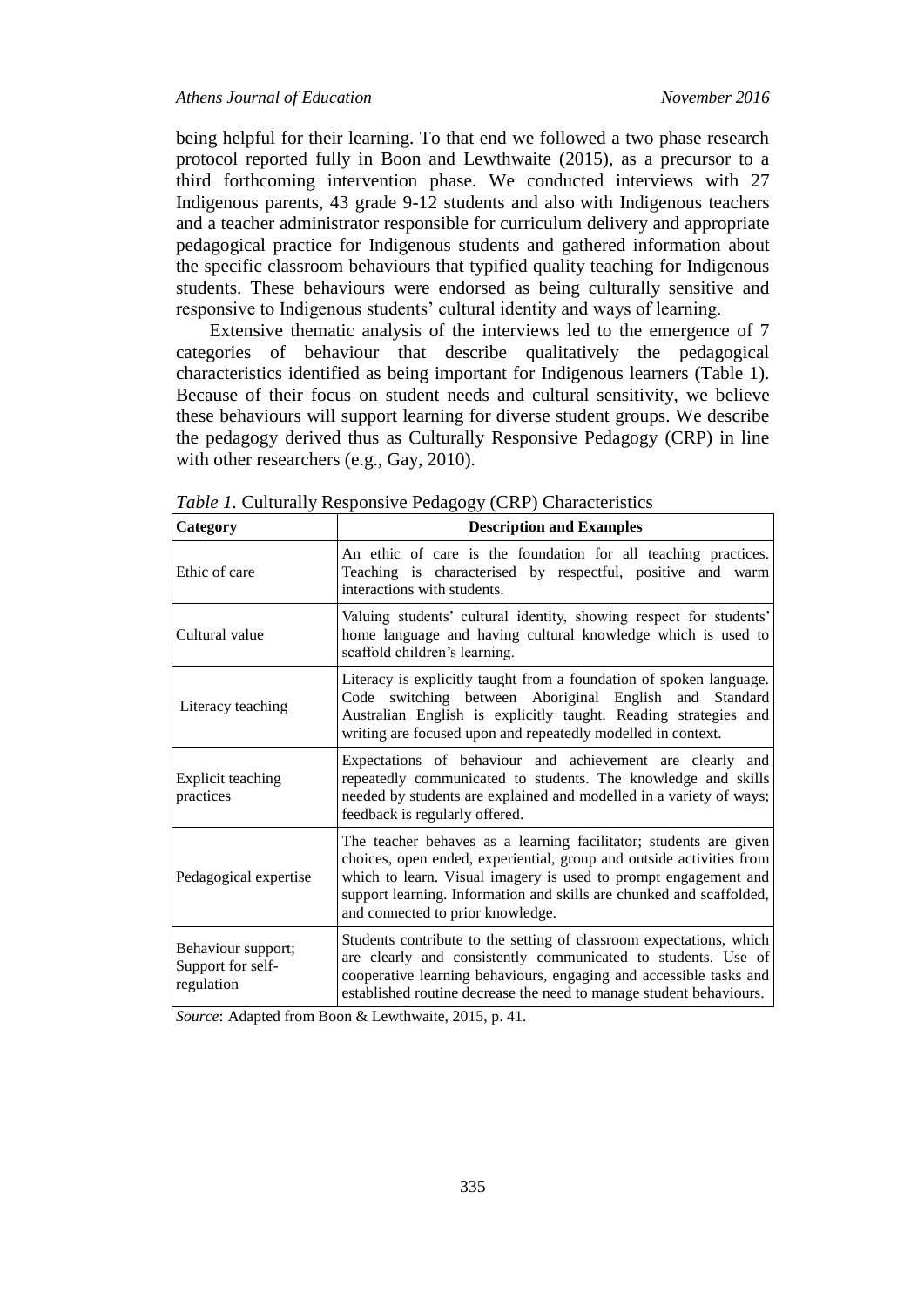#### **Instrumentation Process and the Use of the Rasch Model**

The next phase of the study involved generating items pertaining to the qualitative categories of the CRP in order to construct an instrument that could be applied to a large cohort of teachers for validation. The items were generated by a process of cross-referencing the theoretical and empirical literature with the interview results. We then reviewed the items with experts in the fields of psychology and psychometrics, and educators responsible for the curriculum development for Indigenous students. As a result the research team generated 83 items for the initial instrument. The constructed CRP instrument was then piloted with 141 teachers and a further 79 teachers for replication using the online format, SurveyMonkey.

The instructions given to participants were the following: "The statements in this questionnaire deal with the actions or behaviours that might be seen or used in the classroom. Answer the questions based upon the degree you believe these actions or behaviours are used in your classroom. There are 5 possible answers for each behaviour ranging from 'almost never' to 'almost always'. Please be honest and accurate in your answer."

In responding to the instrument the teacher were required to select an answer from a Likert scale format with the following response format:

Almost never <20% of the time Once in a while: 20-39% of the time Sometimes: 40-59% of the time Frequently: 60-79% of the time Almost always  $\geq 80\%$  of the time

The only demographic information which was sought was whether the teacher was a secondary or elementary teacher. The sample upon which we tested the instrument consisted of 80 elementary and 61 secondary school teachers. For extensive statistical details of the piloting phase using Rasch analyses to validate the instrument please refer to Boon and Lewthwaite, (2015). The validation process of the instrument resulted in 62 well-fitting items (Table 2).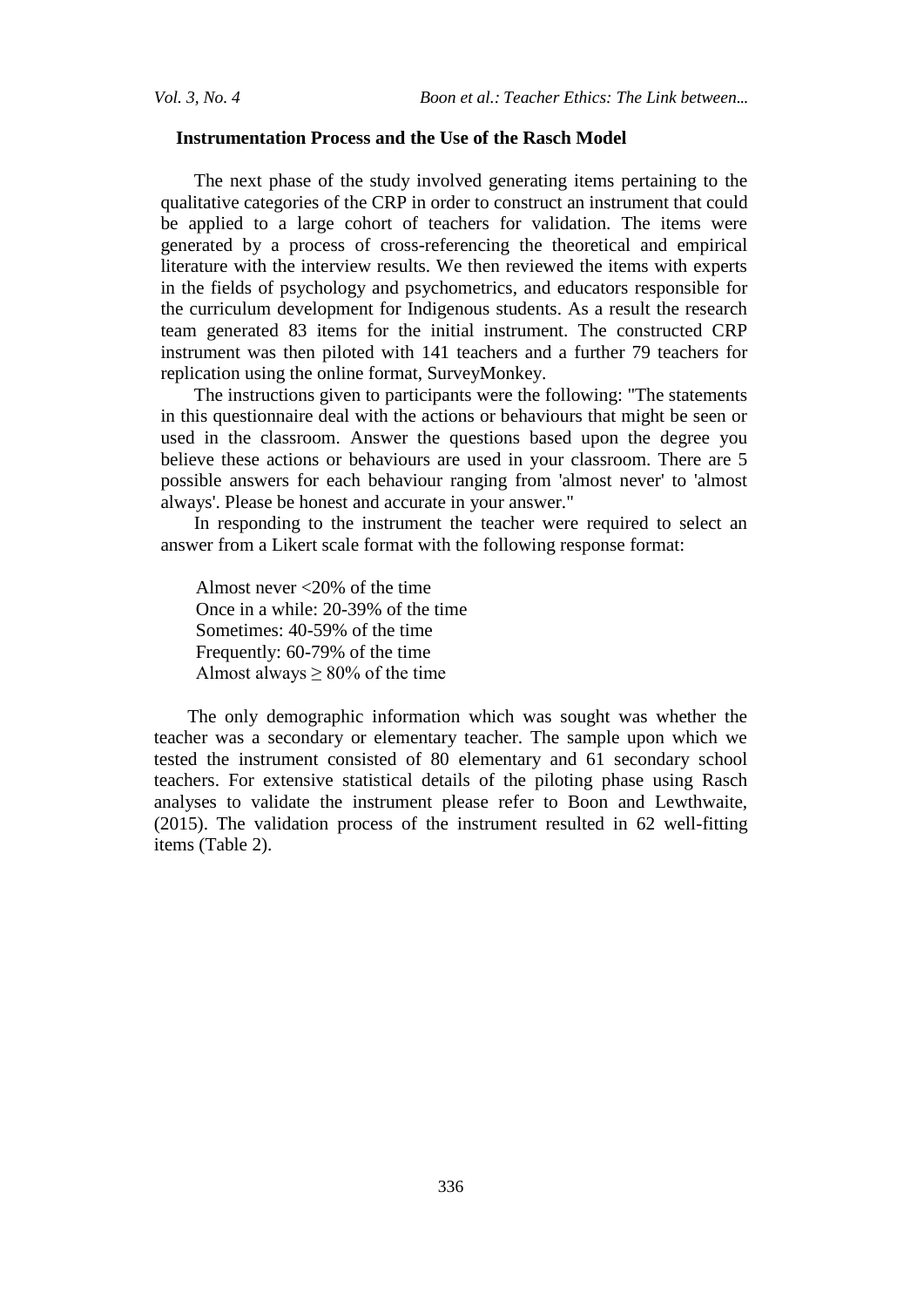| <b>Factor</b>    | Items used to assess factor                                               |
|------------------|---------------------------------------------------------------------------|
|                  | I ensure that students know that their success and value is not<br>1.     |
|                  | determined only by academic achievement                                   |
|                  | I have a warm respectful manner to all students<br>2.                     |
|                  | 3.<br>I spend individual time with all students in matters pertaining to  |
|                  | their learning                                                            |
|                  | I communicate high academic expectations for students<br>4.               |
| Ethic of         | 5.<br>I engage with all students in positive conversation in matters that |
| care             | display evidence of my interest in the student                            |
|                  | I explicitly encourage learner development in the broad sense not<br>6.   |
|                  | just academic learning                                                    |
|                  | I positively acknowledge all students verbally or non-verbally<br>7.      |
|                  | outside the classroom                                                     |
|                  | Learning success is celebrated<br>8.                                      |
|                  | I display positive gestures e.g. smiles towards all students<br>9.        |
|                  | Individual scaffolding is provided to all students so each can<br>10.     |
| Explicitnes<br>S | perform required learning tasks                                           |
|                  | 11. I ensure my explanations are succinct                                 |
|                  | 12. The learning priorities of the classroom are made clear               |
|                  | 13. Learning objectives are displayed and articulated                     |
|                  | 14. I give constructive individual feedback                               |
|                  | 15. The.learning.focus.for.lessons.is.orally.communicated.throughout.l    |
|                  | essons                                                                    |
|                  | 16. Buddy reading occurs                                                  |
|                  | 17. The vocabulary and language of each curriculum area are explicitly    |
|                  | taught                                                                    |
|                  | 18. Literacy skills are taught and practiced in the context of modelled   |
| Literacy         | age appropriate text                                                      |
| Teaching         | 19. ESL strategies are used when teaching students learning English as    |
|                  | a second or additional language                                           |
|                  | 20. Basic literacy skills are regularly revised                           |
|                  | 21. I orientate students to the vocabulary background knowledge and       |
|                  | features of a text before reading                                         |
|                  | 22. Oral language is used to develop literacy competence in SAE           |
|                  | 23. Skills and behaviours are modelled for students                       |
|                  | 24. I address off task behaviour with less intrusive correction skills    |
|                  | such as non-verbal cues and proximity                                     |
|                  | 25. Students are able to contribute to the setting of the behavioural     |
| Behaviour        | expectations for the classroom                                            |
| support          | 26. Routines provide students with foreknowledge of activities and        |
|                  | expectations                                                              |
|                  | 27. Consequences for student behaviour are made clear                     |
|                  | 28. I communicate and follow through on expectations about expected       |
|                  | classroom behaviour                                                       |
|                  | 29. I communicate high behavioural expectations for students              |

*Table 2.* Instrument Factors and Items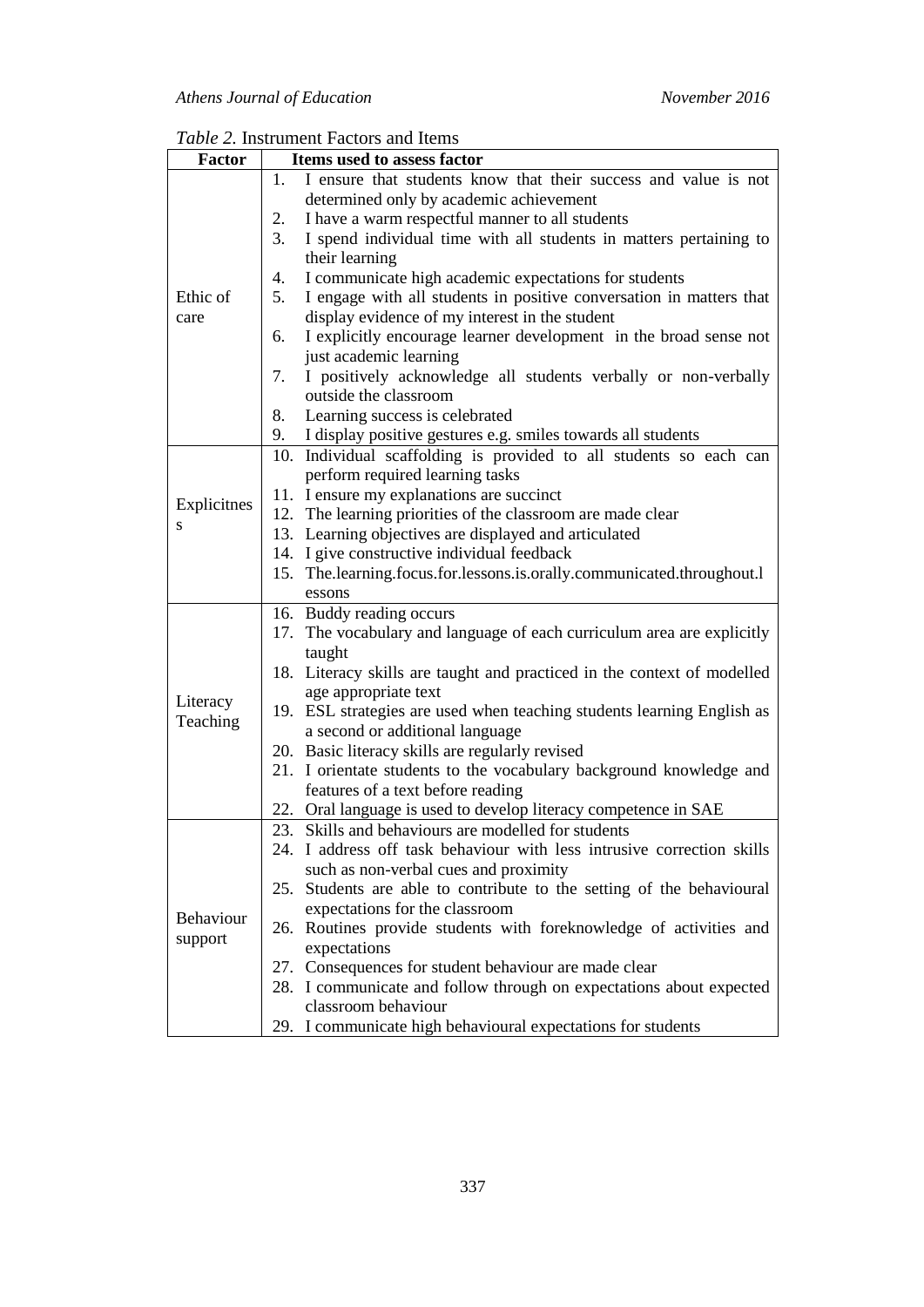|                                 | 30. Students are given time to think things through in their own minds |  |  |  |  |  |  |
|---------------------------------|------------------------------------------------------------------------|--|--|--|--|--|--|
|                                 | 31. I use individual student's strengths to support individual and     |  |  |  |  |  |  |
|                                 | collective learning                                                    |  |  |  |  |  |  |
|                                 | 32. Lessons are paced to allow students time for task completion       |  |  |  |  |  |  |
| Self-<br>regulation<br>Support  | 33. Students reflect on their goal achievement                         |  |  |  |  |  |  |
|                                 | 34. Time is given for students to respond to questions or during       |  |  |  |  |  |  |
|                                 | discussion                                                             |  |  |  |  |  |  |
|                                 | 35. Individual goals for student achievement are established           |  |  |  |  |  |  |
|                                 | 36. Students work together and help others on activities and problems  |  |  |  |  |  |  |
|                                 | Students are given choices about work e g modes content timing<br>37.  |  |  |  |  |  |  |
|                                 | order of tasks where to work                                           |  |  |  |  |  |  |
|                                 | 38. Students conduct self-assessments of work completed                |  |  |  |  |  |  |
|                                 | 39. I act as a learning facilitator                                    |  |  |  |  |  |  |
|                                 | 40. Students are provided with time to ensure mastery of ideas         |  |  |  |  |  |  |
|                                 | 41. Many examples are provided to support students in their learning   |  |  |  |  |  |  |
|                                 | 42. Tasks carried out encourage student creativity and independent     |  |  |  |  |  |  |
|                                 | thinking                                                               |  |  |  |  |  |  |
|                                 | 43. I use multiple strategies to assist students in their learning     |  |  |  |  |  |  |
|                                 | 44. Intervention is provided for those students not achieving the      |  |  |  |  |  |  |
|                                 | expected attainment for their age cohort                               |  |  |  |  |  |  |
|                                 | 45. Students show their learning in various ways not just written      |  |  |  |  |  |  |
|                                 | 46. Learning and assessment are placed within the broader contexts of  |  |  |  |  |  |  |
| Pedagogical                     | what is familiar to students                                           |  |  |  |  |  |  |
| Expertise                       | 47. Learning experiences that cater for a variety of learning          |  |  |  |  |  |  |
|                                 | preferences are provided                                               |  |  |  |  |  |  |
|                                 | 48. Learning is chunked into short teaching segments                   |  |  |  |  |  |  |
|                                 | 49. Hands on experiential activities are provided to support learning  |  |  |  |  |  |  |
|                                 | 50. I model thinking processes aloud                                   |  |  |  |  |  |  |
|                                 | 51. Multiple methods are used to explain abstract ideas                |  |  |  |  |  |  |
|                                 | 52. Students are provided with many opportunities to master skills     |  |  |  |  |  |  |
|                                 | 53. Narrative and story are used across the content areas              |  |  |  |  |  |  |
|                                 | 54. Open ended learning activities are provided                        |  |  |  |  |  |  |
|                                 | 55. Visual images are used to support understanding of ideas           |  |  |  |  |  |  |
| Indigenous<br>Cultural<br>Value | 56. Students specific cultural identities are valued in this classroom |  |  |  |  |  |  |
|                                 | 57. I communicate personally with families                             |  |  |  |  |  |  |
|                                 | 58. Resources with local Indigenous content are provided               |  |  |  |  |  |  |
|                                 | Cultural values are verbally endorsed<br>59.                           |  |  |  |  |  |  |
|                                 | 60. Relatives and community Elders are invited to contribute to or     |  |  |  |  |  |  |
|                                 | observe classroom learning                                             |  |  |  |  |  |  |
|                                 | 61. Contemporary Aboriginal and Torres Strait Islander perspectives    |  |  |  |  |  |  |
|                                 | are included in all subject areas                                      |  |  |  |  |  |  |
|                                 | 62. Local community has input into curriculum content and process      |  |  |  |  |  |  |

*Note*: Adapted from Boon & Lewthwaite, 2015, p.52.

In brief, Rasch analyses were deemed to be most appropriate for the validation of the instrument because although Classical test Theory (CTT) is widely used in the construction of survey instruments It has two major limitations. First, the lack of an explicit ordered continuum of items that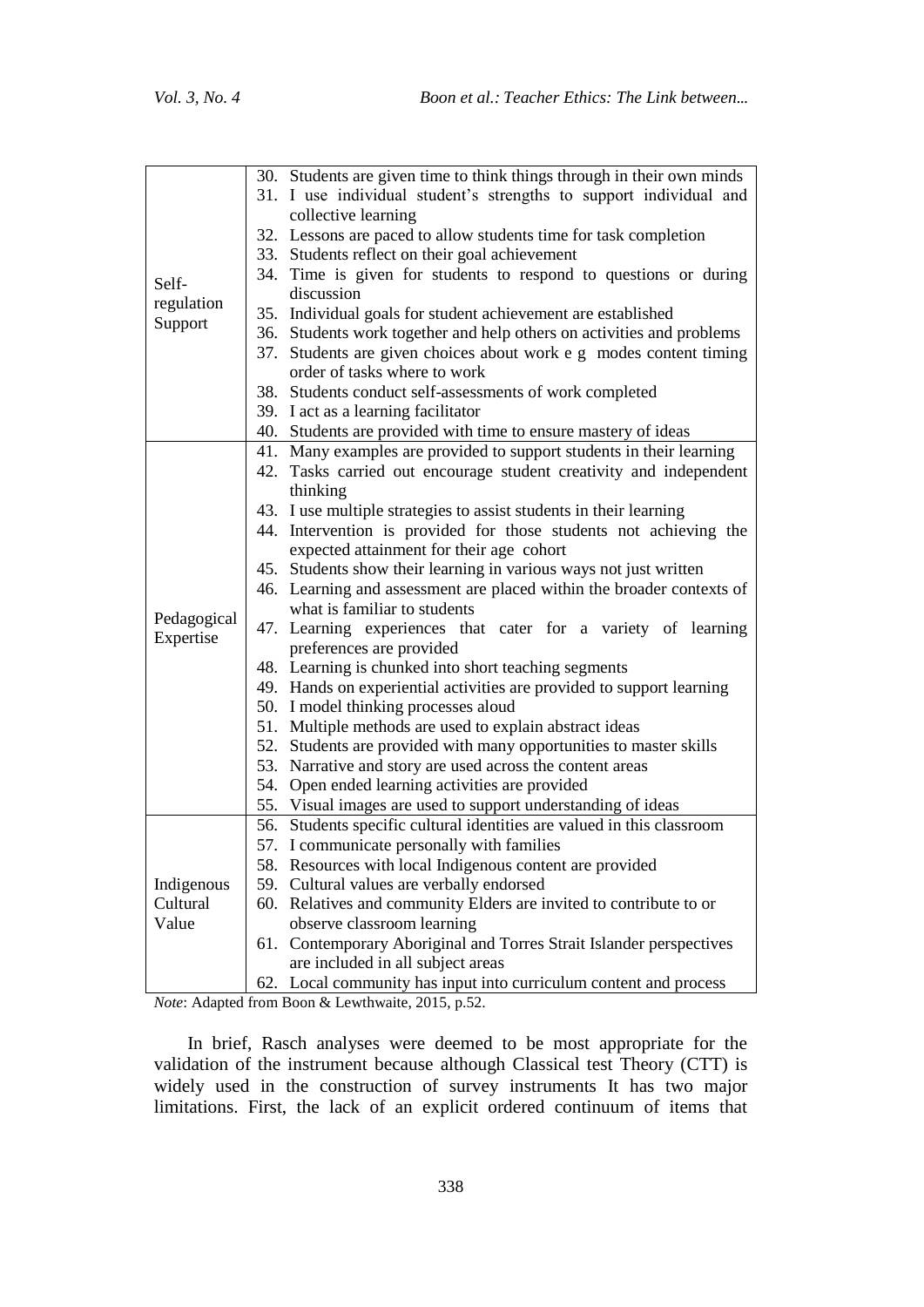represent a unidimensional construct, and second, the lack of additivity of rating scale data. These made it unsuitable for the development of this instrument. By using the Rasch model we were able to place the items on a measurement scale which then enabled us to: i. Examine the hierarchical structure of the factors comprising the instrument, ii. Ensure that the underlying, or latent factor culturally responsive pedagogy (CPR) was comprised of only one dimension, that is, that it was unidimensional, and iii. That the measures of the CRP and item parameters were invariant across populations, that is that they were independent of the sample. When an instrument like the CRP satisfies the required assumptions of the Rasch model, the instrument can reliably and validly be used for measuring the latent trait in question, in this case teachers' endorsement of culturally responsive pedagogy (CPR). The creation of interval-level data, invariant items and the sample independence features of the Rasch model overcome the fundamental drawbacks of the classical test theory (CTT) analyses. For the purposes of this research, this means that a teacher can be placed on the CRP continuum and his/her location will denote a level of endorsement of CRP that can be described by the types and level of items that correspond to their personal score. Further, a teacher might chose to modify their pedagogy in light of their measured CRP score by focusing on specific behaviours represented by items on the CRP survey, thus modifying particular facets of their CRP.

Rasch analyses (Bond & Fox 2007) were used to quantify each respondent's score for each factor within the CRP, by transforming their ordinal response data to log-odds ratios, or *logits*. The interval measures obtained thus for each participant on each factor were then modelled using AMOS structural equation modelling (SEM) on the IBM SPSS 20 software to estimate the influence of an ethic of care upon the other factors and obtain a hierarchical ordering of the various factors of the instrument.

#### **Results**

The results reported here are specifically concerned with the links between the underpinning factors of the CRP as endorsed by practicing teachers. Table 3 shows results of a Pearson's correlation analysis and the links between the different factors of CRP in the piloting wave of the instrument. Results indicated that Indigenous cultural values and an ethic of care were highly correlated with pedagogical expertise and literacy teaching, both important underpinning skills characterising quality teaching as indicated by interviews of Phase One.

One of the advantages of using the CPR instrument is that it enables teachers to reflect upon their pedagogy and apply modifications to particular aspects of their teaching. It is easy, for example, for an individual teacher to see how their usual pedagogy is characterised through their application of the seven factors of culturally responsive teaching. By way of illustration Figure 1 shows how three different teachers with an identical overall CRP score have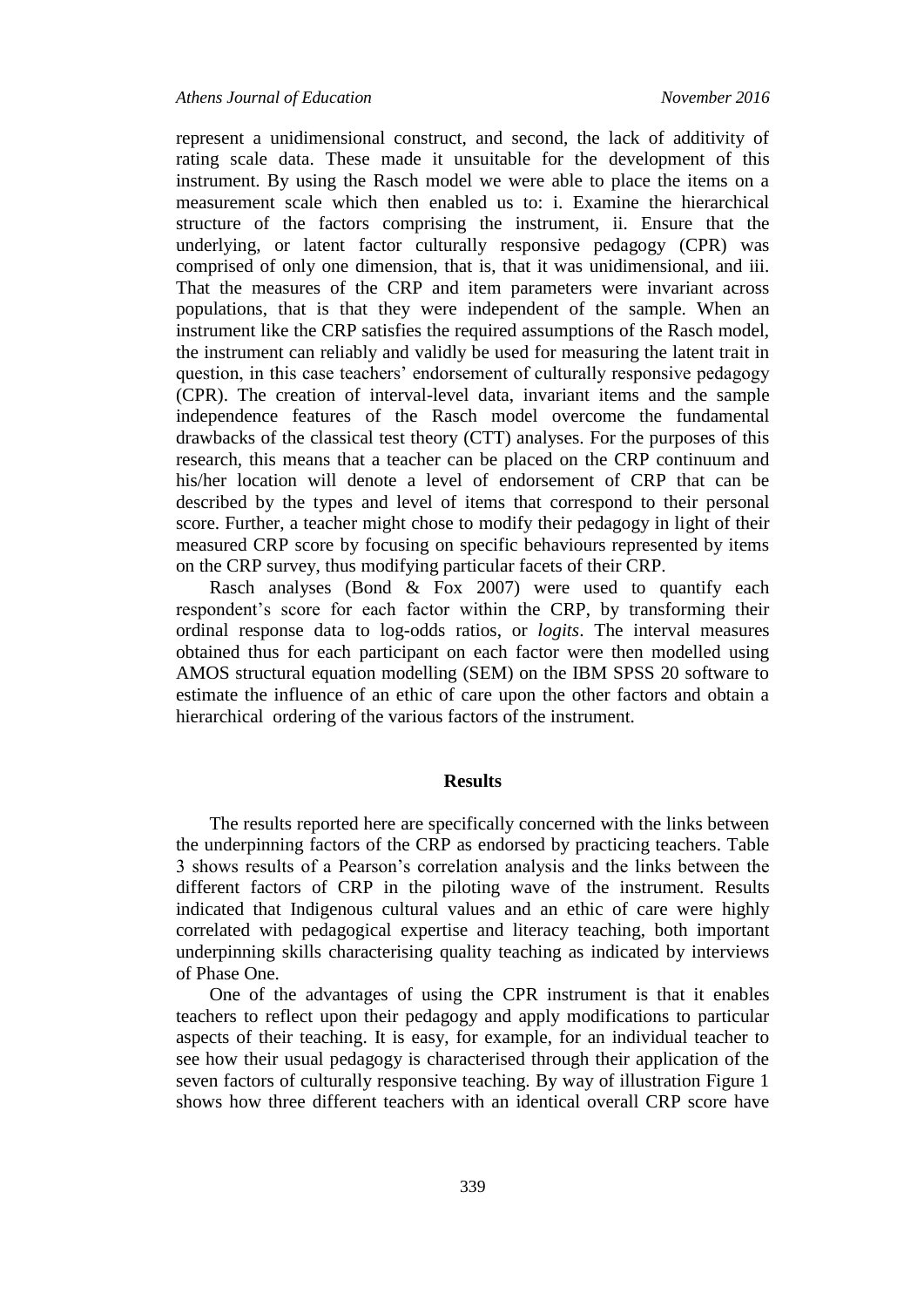*Vol. 3, No. 4 Boon et al.: Teacher Ethics: The Link between...*

unique emphases. These variations illustrate that teachers can adjust particular aspects of their pedagogy to better fit the needs of their students in the classroom, whether this is because their students are of a minority ethnic group, Indigenous, or needing specific language support because of having a different home language than that spoken at school, or because attention needs to be focused on helping those with particular learning disabilities. In other words differentiation of a teacher's pedagogy is possible using this instrument.

| <i>Lable 5</i> , I calboll 5 Colletations between Babbeares of CIM TIV<br>1 J J J |             |             |             |             |             |             |          |  |  |
|-----------------------------------------------------------------------------------|-------------|-------------|-------------|-------------|-------------|-------------|----------|--|--|
|                                                                                   |             | 2           | 3           | 4           | 5           | 6           | 7        |  |  |
| 1. ethic of care                                                                  |             | $.656^{**}$ | $.514***$   | $.673^{**}$ | $.554^{**}$ | $.583^{**}$ | $.567**$ |  |  |
| 2. pedagogical<br>expertise                                                       | $.656^{**}$ |             | $.676***$   | $.683***$   | $.694***$   | $.665***$   | $.682**$ |  |  |
| 3. literacy<br>teaching                                                           | $.514***$   | $.676^{**}$ | 1           | $.542***$   | $.573***$   | $.469***$   | $.694**$ |  |  |
| 4. behaviour<br>support                                                           | $.673***$   | $.683***$   | $.542***$   |             | $.586^{**}$ | $.579***$   | .484**   |  |  |
| 5. explicitness                                                                   | $.554$ **   | $.694**$    | $.573^{**}$ | $.586^{**}$ |             | $.577***$   | $.477**$ |  |  |
| 6. self-<br>regulation<br>support                                                 | $.583***$   | $.665***$   | $.469***$   | $.579***$   | $.577***$   | 1           | $.443**$ |  |  |
| 7. Indigenous<br>cultural<br>value                                                | $.567**$    | $.682**$    | $.694***$   | $.484***$   | $.477***$   | $.443***$   |          |  |  |

*Table 3.* Pearson's Correlations between Subscales of CRP (N=138)

\*\*. Correlation is significant at the 0.01 level (2-tailed).





### variance in subscores

340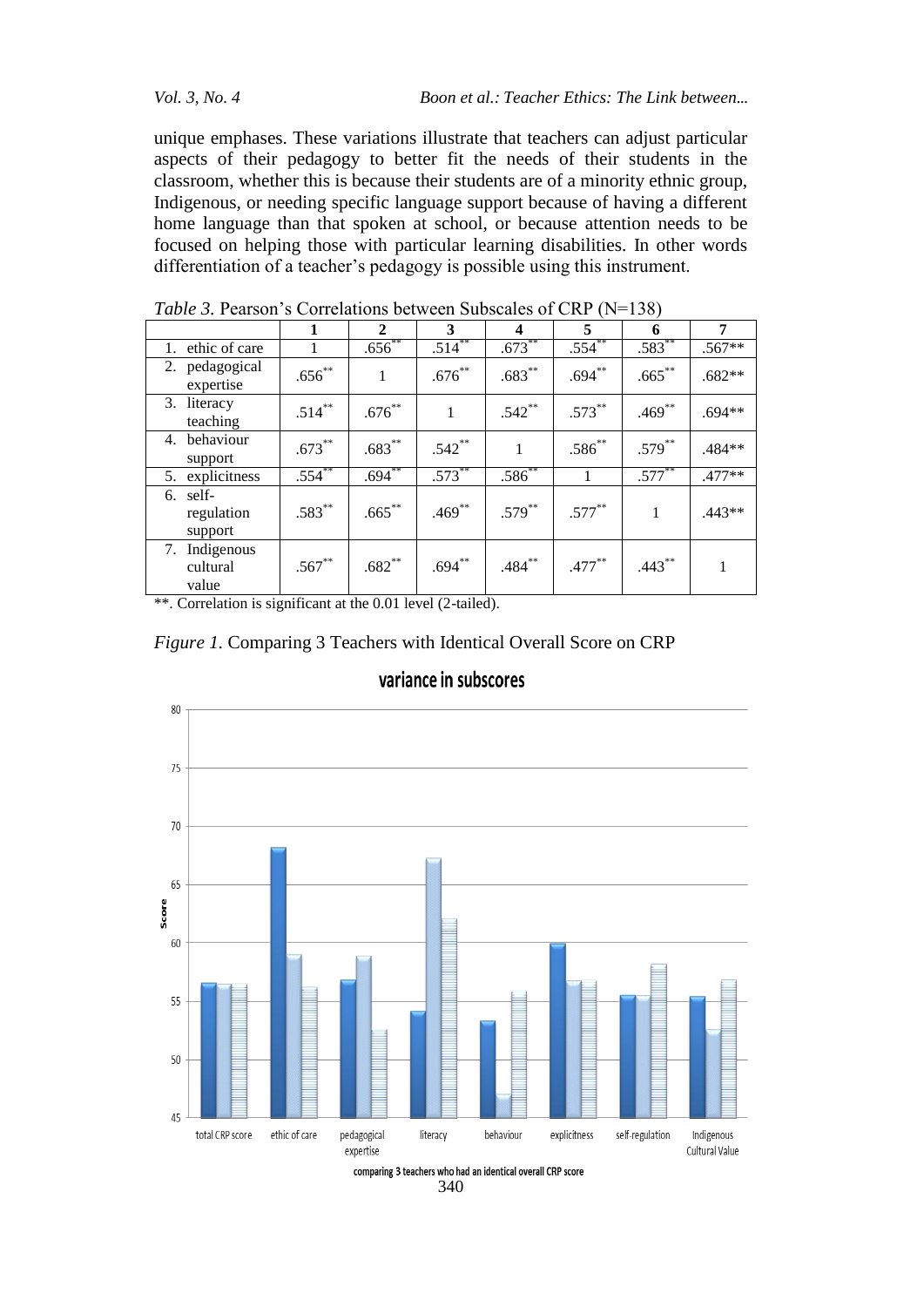#### *Athens Journal of Education November 2016*

To examine the links between the various factors of the CRP and to gauge the influence of an ethic of care upon the pedagogical emphases of teachers, SEM was employed (Figure 2). Results of the modelling showed that an ethic of care is the precursor of pedagogical expertise (regression weight, standardised  $\beta = 0.66$ ) and behaviour support approaches (regression weight, standardised  $\beta = 0.40$ ). It also positively and directly predicts self-regulation support (regression weight, standardised  $\beta$  = 0.24) and cultural values (regression weight, standardised  $\beta = 0$ . 21). Critically, it predicts cultural values indirectly via pedagogical expertise (regression weight, standardised  $\beta$  = 0. 54), explicitness (regression weight, standardised  $\beta = 0.69$ ) and selfregulation support (regression weight, standardised  $\beta = 0.50$ ). Finally those who strongly support cultural values are also most likely to emphasise literacy teaching in their students (regression weight, standardised  $\beta = 0.50$ ) a critical matter for improving outcomes for ethnically diverse students.



*Figure 2.* Structural Equation Modelling of the Factors of the CRP (N=138)

Significantly an ethic of care was predictive of behaviour support, strongly suggesting that those teachers who have a highly developed sense of an ethic of care for their students are more likely to seek appropriate ways to help students to manage their behaviours, avoiding disciplinary action which is so often highlighted in minority students' school profiles, and leads to school disaffection and poor outcomes (Gay, 2010; Perso & Hayward, 2015).

This model accounted for 57 % of the variance  $(R^2)$  in literacy teaching and 49% of the variance in cultural values. All regressions (standardised regression beta weights) are significant to  $p = 005$ . The currently acceptable test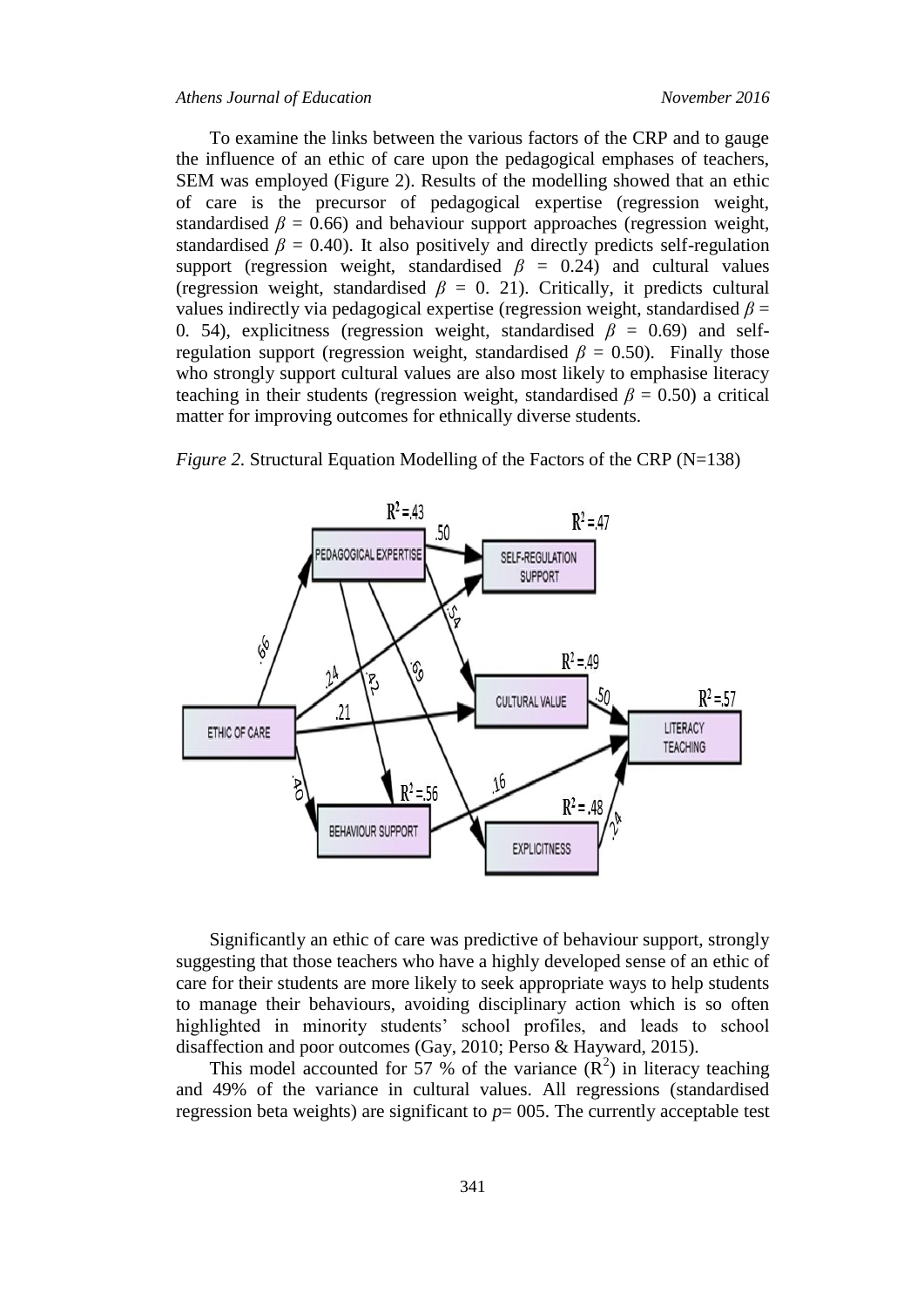*Vol. 3, No. 4 Boon et al.: Teacher Ethics: The Link between...*

for assessing goodness of fit of proposed structural equation models is the chisquare test (Heene, Hilbert, Freudenthaler, & Bühner, 2012). The chi-square test (chi<sup>2</sup>) tests the hypothesis that an unconstrained model (no direct arrows; variables related randomly) fits the covariance/correlation matrix as well as the given model. The chi-square *p* value should not be significant if there is a good model fit (Kline, 2005). The model fit index for the proposed model above is good, chi <sup>2</sup>/df = 1.97,  $p < 0.10$ .

#### **Discussion**

The findings reported here constitute one of a very few studies that have empirically investigated culturally responsive pedagogy. Moreover, CRP as described can define quality teaching for multiethnic and multiracial students who like Australian Indigenous students might have unique ways of learning but underachieve due to language barriers and a range of factors linked to socioeconomic disadvantage.

Quality teaching was empirically found to be based on factors that include *explicit instruction, literacy teaching,* which enhances language development, high teacher expectations communicated via *pedagogical expertise* and *cultural value,* and *behavior support* which helps to minimize disciplinary action based on cultural misunderstandings and low teacher expectations giving rise to self-fulfilling prophecy developments (Perso & Hayward, 2015). With minimal rewording the items pertaining to the factor *Indigenous cultural value* could be adapted to fit with any number of multiethnic groups found in a classroom.

Findings here support the contention that quality teaching is based on an ethical disposition that respects and values cultural diversity and uses cultural knowledge as a teaching tool. A disposition which accepts that diversity enriches the classroom rather than brings a set of deficits to it. The European Commission (2011a; 2011b; 2013) also endorses this view; they maintain that quality teachers are best described as a complex combination of knowledge and understanding, skills and appropriate dispositions, or attitudes. Such an ethical disposition was operationalized as an *ethic of care* in this research; it was found to be highly correlated with uncontested attributes of quality teachers: explicit teaching, literacy teaching, behavior support, self-regulation support and pedagogical expertise. Quality teaching stems from viewing teaching as a vocation not merely an occupation, and as Caena (2011) found there is an empirically identifiable link which distinguishes good teaching from quality teaching; quality teaching is characterized by being ethically defensible, and is distinct from good teaching, which merely shows that learning took place.

Finally it is worth recalling that economic development is integrating businesses, families, intellects, and organisations into global affiliation. These changes bring different cultures together at virtually every level of society, in almost every country of the world. There are therefore immense benefits for all students in bringing into the classroom an understanding and value for diverse cultures.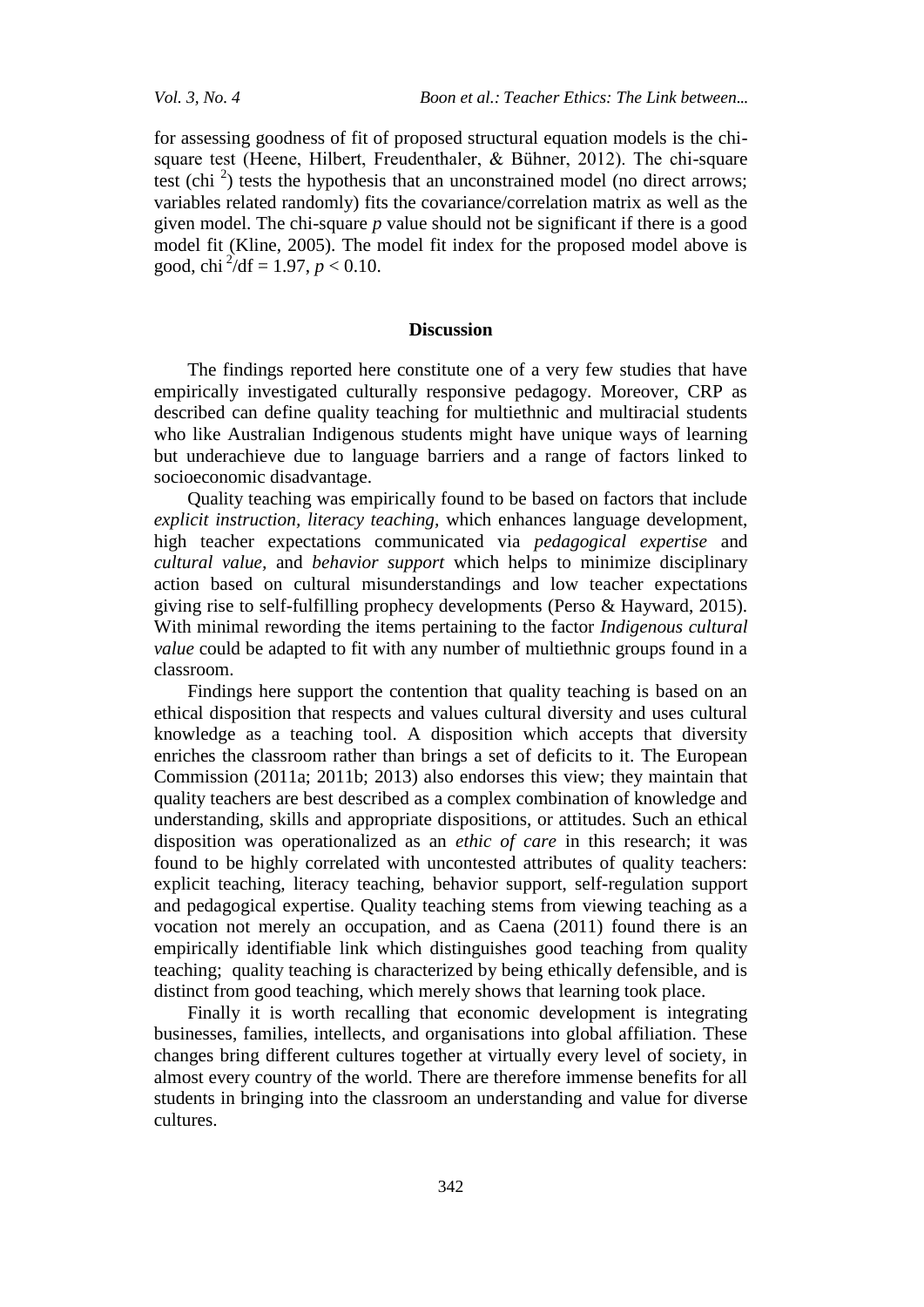#### References

- Acquah, E. O. (2015). Responding to changing student demographics in Finland: A study of teachers' developing cultural competence (Doctoral dissertation). Retrieved February 7, 2016 from http://bit.ly/2arktxb.
- Banks, J. A. (2010). Multicultural education: Characteristics and goals. In J. A. Banks & C. A. Banks (Eds.), M*ulticultural education: Issues and perspectives,* 7th ed., pp. 1-30. New York,NY: Wiley.
- Boon, H.J., & Lewthwaite, B. (2015). Development of an instrument to measure a facet of quality teaching: culturally responsive pedagogy. *International Journal of Educational Research, 72,* 38-58.
- Bond, T.G. & Fox, C.M. (2007). *Applying the Rasch model: fundamental measurement in the human sciences,* 2 nd Ed. Erlbaum, Mahwah.
- Caena, F. (2011). Literature review: Teachers' core competences: requirements and development. *European Commission Thematic Working Group 'Professional Development of Teachers'* (Brussels, European Commission). Retrieved from http://bit.ly/2aFwlIH.
- Civil, M. (2008). *Mathematics teaching and learning of immigrant students: A look at the key themes from recent research*. Manuscript prepared for the 11th International Congress of Mathematics Education (ICME) Survey Team 5: Mathematics Education in Multicultural and Multilingual Environments, July 2008, Monterrey, Mexico. Retrieved from http://bit.ly/2arrfmu.
- European Commission. (2011 a). *Literature review teachers' core competences: requirements and development*. Brussels: European Commission.
- European Commission. (2011 b). *Policy approaches to defining and describing teacher competences*. Brussels: European Commission.
- European Commission. (2013). *Supporting teacher competence development for better learning outcomes*. Brussels: European Commission.
- Eurostat (2012). *Statistics in focus: Population and social conditions.* Retrieved from http:// epp.eurostat.ec.europa.eu/.
- Gay, G. (2010). *Culturally responsive teaching: Theory, research, and practice*. New York, NY: Teachers College Press.
- Gregory, A., Skiba, R. J., & Noguera, P. A. (2010). The achievement gap and the discipline gap two sides of the same coin?. *Educational Researcher*, *39*(1), 59-68.
- Hattie, J. (2009). *Visible learning: A synthesis of over 800 meta-analyses relating to achievement*. London, UK: Routledge.
- Heene, M., Hilbert, S., Freudenthaler, H. H., & Bühner, M. (2012). Sensitivity of SEM fit indexes with respect to violations of uncorrelated errors. *Structural Equation Modeling: A Multidisciplinary Journal*, *19*(1), 36-50.
- King, D., Bird, D., Haynes, K., Boon, H., Cottrell, A., Millar, J., Okadac, T., Boxe, P., Keogh D. & Thomas, M. (2014). Voluntary relocation as an adaptation strategy to extreme weather events. *International journal of disaster risk reduction*, *8*, 83-90.
- Kline, R.B. (2005). *Principles and practice of structural equation modelling,* 2nd Ed. NewYork: The Guilford Press.
- Ladson-Billings, G. (2009). *The dream keepers: Successful teachers of African American children,* 2nd ed. San Francisco, CA: Jossey-Bass.
- OECD (2015). *Immigrant Students at School: Easing the Journey towards Integration*, OECD Reviews of Migrant Education, OECD Publishing, Paris. http://dx.doi.org/10.1787/9789264249509-en.
- Perso, T., & Hayward, C. (2015). *Teaching Indigenous students: Cultural awareness and classroom strategies for improving learning outcomes*. Allen & Unwin.